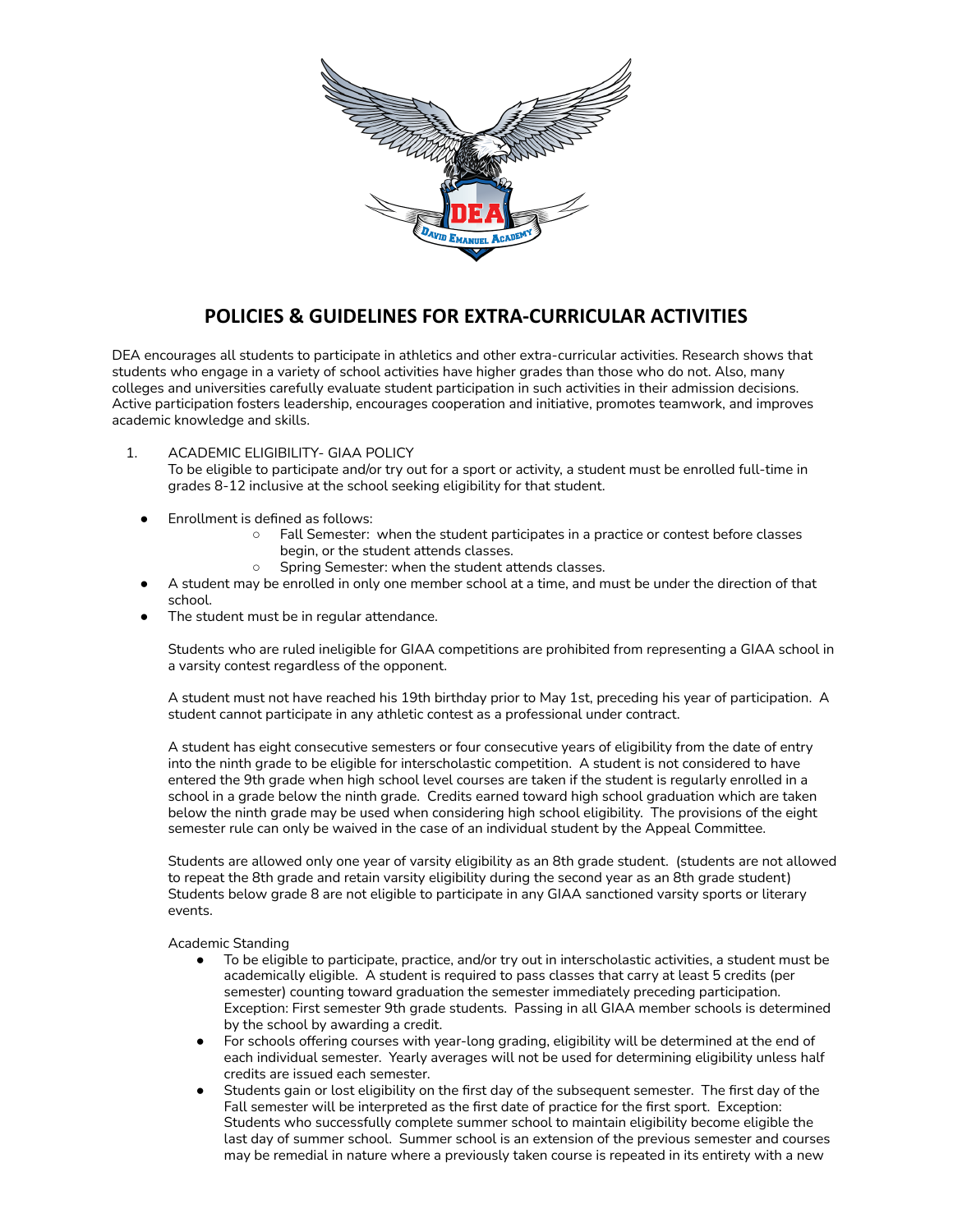grade being given. Enrichment in nature where a new course is taken that results in new credit being earned.

- A maximum of two unit credits earned in summer school may be counted for eligibility purposes. Note: Additional credits may be earned.
- Summer school credits earned in non-accredited home study programs or non-accredited private school may not be used to gain eligibility. Accreditation recognized under the rule will be from the GIAA, GAC, or a regional accreditation agency (such as COGNIA or SAIS-COGNIA)
- An independent study course taken in summer school must be regionally accredited and accpted by the school for graduation credit. Courses completed after the beginning of a new semester may not be used to gain eligibility for that semester. Example: night school classes, correspondence courses, etc.
- A student who has passed in 5 unit subjects for the first semester is eligible for the second semester. A student who passes in 5 unit subjects, or their equivalent, for the second semester or for the year is eligible for the following year. Of the 5 unit subjects, 3 units must be in the following subject areas: English, Foreign Language, Science, Social Science, Mathematics, Religion, and Business Education. (At David Emanuel Academy, the Middle School will follow this same policy, except students must pass 3 of the 4 core subjects per semester.) Excluded from any credit is teacher's aide, office aide, or their equivalent.
- Students failing to pass the required 5 unit subjects for the first semester may be allowed to become eligible at the end of the 3rd nine weeks grading period if they are passing the required 5 unit subjects at that time. Students must have passed at least three subjects at the semester to be eligible to gain eligibility in this manner.
- All students must be currently taking 4 or more classes to be eligible.
- Interpretation for Joint Enrollment: students jointly enrolled in both a GIAA Interscholastic school and a local college must meet the following criteria to establish eligibility: At least ½ of the students' schedule or course load must be scheduled and pursued at the GIAA Interscholastic school; The school and school head must maintain full and complete discipline and control during the students' day; Both the local college and school must agree in advance toward the student full and graduation credits for jointly enrolled courses.
- A student who participates on an intercollegiate athletic team may not participate in any GIAA activity.
- Regaining Academic Eligibility:
	- Make-up programs occur when a course has not been completed and an "Incomplete" has been given and the student is given an opportunity to complete the coursework.
	- The student is ineligible until such time as the coursework is completed and the required passing grade has been recorded.

# 2. ATHLETIC ATTIRE

Generally, the school provides uniforms for student-athletes. Uniforms purchased by the school remain school property. Accessories which will be kept by the student-athlete after the conclusion of the season, must be paid for by the family of the athlete and remains their property.

#### 3. ATHLETICS PARTICIPATION GUIDELINES

Athletics is an important part of DEA and the educational experiences of our athletes. DEA offers a well-rounded program to encourage as many students as possible to participate.

The following guidelines apply:

- a. Athletes must be present at school for all required classes in order to practice or play in any interscholastic contest unless excused and approved by Administration. On early dismissal days, attendance for the scheduled activities is required.
- b. Doctor or dentist appointments, funerals, or other situations may be considered excused absences, but must be cleared with Administration. Advance notice is expected for excused absences except in the case of an emergency.
- c. All athletes must have a physical examination by a physician each year to be filed in the main office.
- d. Student-athletes are expected to wear school-issued or school-approved practice apparel and equipment at all practices. Standards of modesty must be maintained, such as shorts being of appropriate length.
- e. Should a team desire to have a team shirt or other apparel, the design and slogan must be approved by the Athletic Director.
- f. In order to receive a varsity letter in any sport, an athlete must be an active member of the team, demonstrate teamwork, team spirit, and finish the season in good standing with the coach and the team.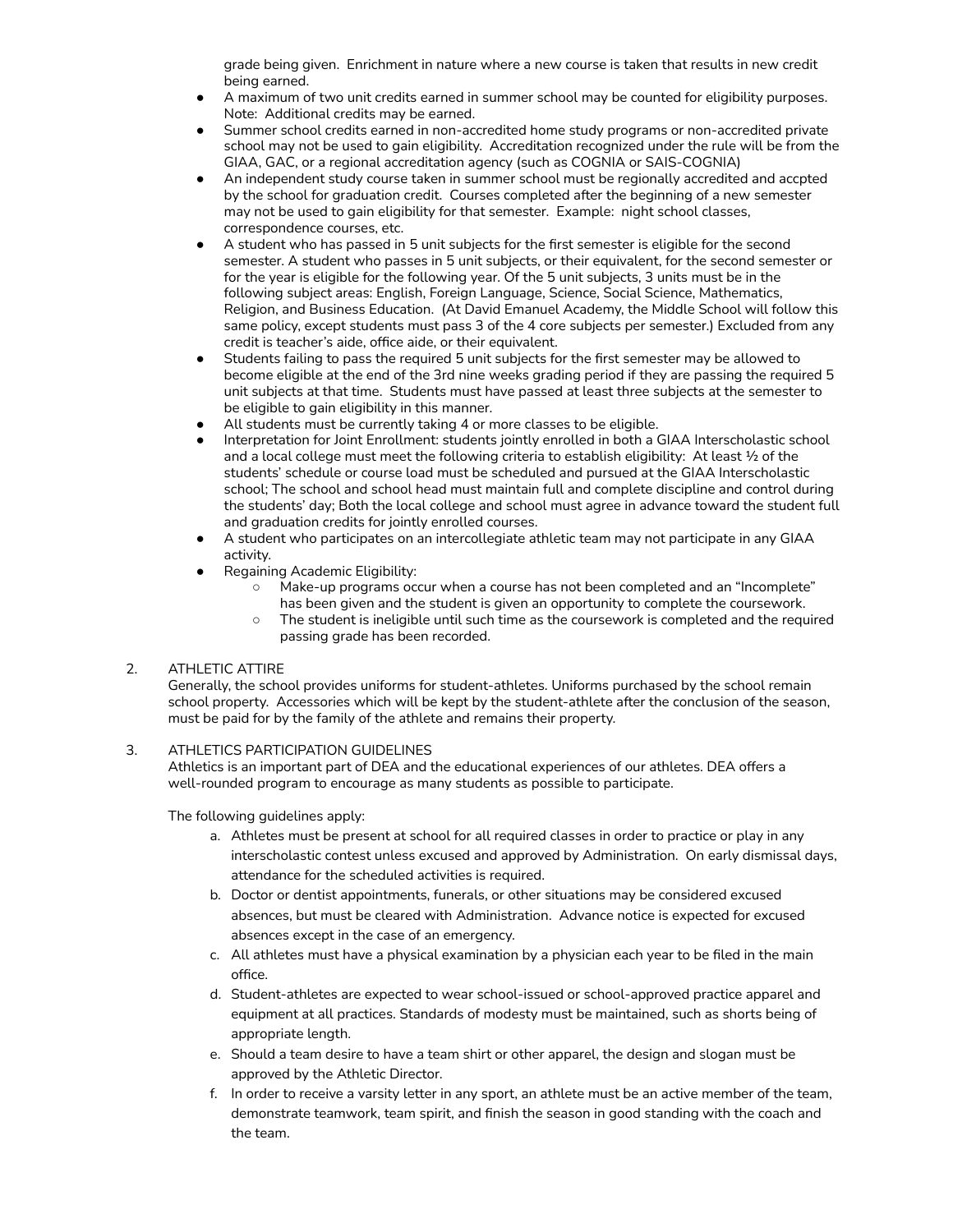- g. If a student quits a team during the season without being released by the coach, that athlete cannot participate in any other athletic activity until the sport he/she quit has finished its season. An athlete who quits a team during the season will not letter or be eligible for any awards in that sport.
- h. Any athlete or spectator who incurs a fine at an athletic event is responsible for paying the fine.

# 4. ATHLETICS PHILOSOPHY

DEA strives to prepare students for athletic competition in a Christian environment where integrity is the highest of priorities. We expect our athletic teams to relentlessly pursue victory while displaying character, integrity, good sportsmanship, and honor at all times.

The coaches pass on technical skills and knowledge to their players so that they will have the opportunity to experience success. This is not, however, the cornerstone of our program. It is our desire for each student-athlete to be a better person for having been a part of the athletic program. Our goal is to be competitive and exciting, year after year. In the event that student athlete's conduct is detrimental to the program or season, the coach has authority to discipline which could include suspension and/or dismissal from the team.

The winning tradition that we develop is a byproduct of the Christian principles of our program, the loyalty of our players, coaches, and supporters, and will be evident at all times in our athletic teams.

#### 5. UNIFORMS AND EQUIPMENT RESPONSIBILITIES

Student-athletes are responsible for the upkeep on any athletic uniform and equipment issued to him/her. This includes proper washing of uniforms and repairs if necessary. Uniforms that are lost or not returned to the coach must be replaced by the parent or guardian at cost.

Athletes will not be allowed to participate in another sport until the previous coach has cleared the athlete of his/her uniform and equipment responsibilities. Seniors and 8th graders will not graduate until all athletic uniforms or equipment responsibilities are cleared and approved by the Athletic Director.

# 6. TRAVEL FOR EXTRA-CURRICULAR ACTIVITIES

- Students remain responsible for all their school work even when trips require early departure from school or late returns. Any sibling wishing to attend a scheduled athletic event may depart at time of team dismissal. Leaving campus before team dismissal time is considered unexcused.
- If teams go on trips which require staying overnight, the cost of meals and accommodations for participants is the responsibility of the parents.
- When student-athletes are selected to participate in all-star games, the school will pay any entry fee; however, parents are responsible for travel to the contests and for lodging expenses.
- All school rules remain in force during trips. In addition, students may be held to higher standards of appearance for certain events. Participants will be notified by their coach in advance if the regular dress code is modified for certain trips.
- Students are expected to be punctual, arriving at school on the day after a trip at the normal time for classes.
- Generally, students are required to travel to out-of-town events with the teams in school-provided transportation and to sit with team members in an area designated by the coaches or sponsors.
- It is acceptable for parents in attendance at off-campus events to take their own children home with them, but not other students without specific written permission from the other students' parents. Such permission documents should be provided to the school office on the morning of the trip. Arrangements are also permitted whereby pick up and/or drop off of students takes place near their homes when such arrangements are requested in advance and the location is on the way to the event.
- 7. ATHLETIC PRACTICE REQUIREMENTS

Planned and polished practice is imperative for improvement at any skill level. Attendance at practice is considered mandatory unless excused for good reason. Unexcused (practice or game) absence penalties are as follows:

- a. First Sit out  $\frac{1}{4}$  of next competition
- b. Second Sit out ½ of next competition
- c. Third Sit out  $\frac{3}{4}$  of next competition
- d. Fourth Sit out next competition (but must attend the game)
- e. Fifth Dismissal from team

#### 8. CHEERLEADING

Cheerleading is considered a sport and athletic eligibility and other rules apply. As a sport, cheerleading involves skills and activities that require good physical health and conditioning. It is expected that anyone who participates in cheerleading is willing and physically able to participate in these activities.